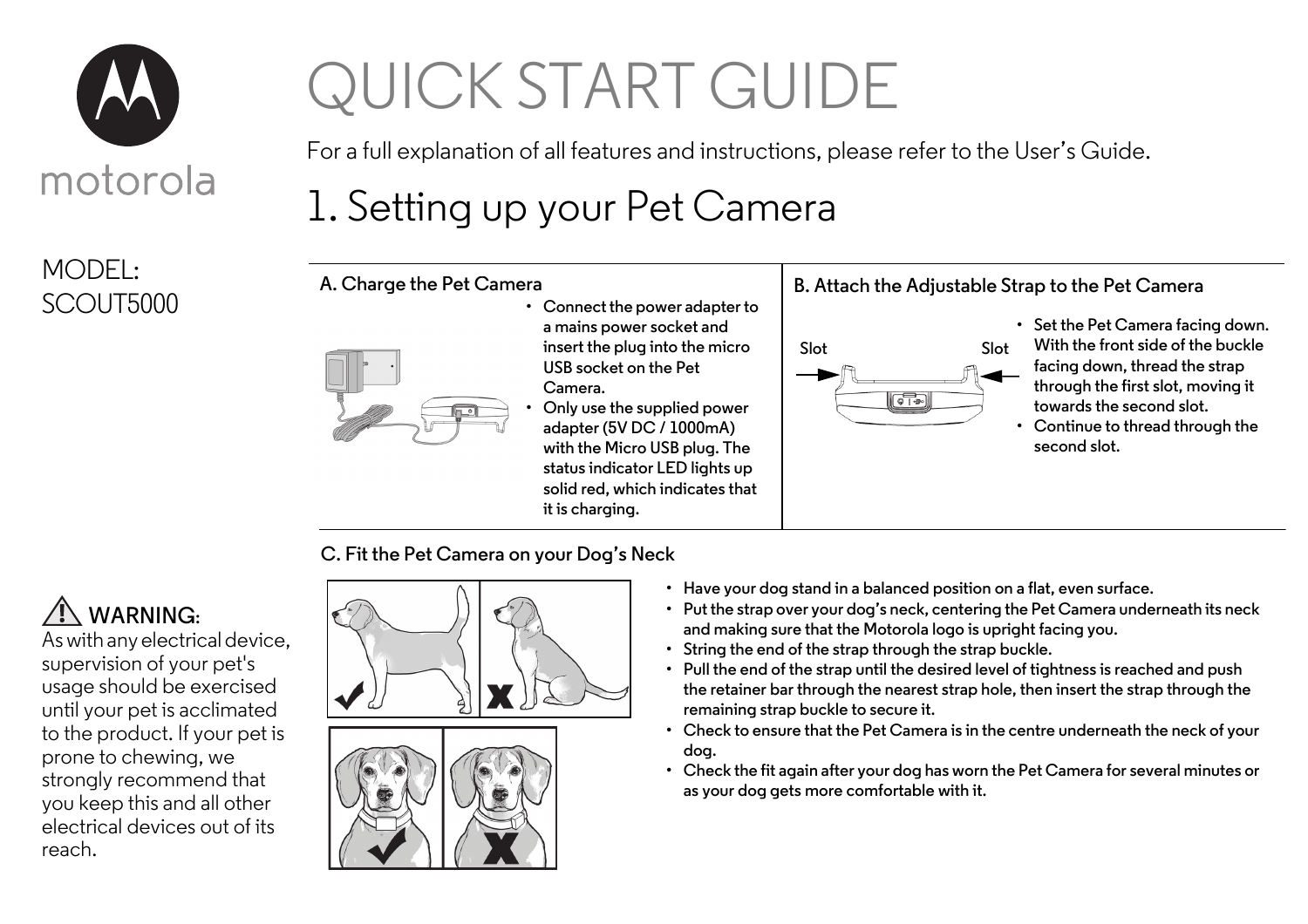## 2. Power ON/OFF your Pet Camera

- **To power on the Pet Camera, press and hold the POWER KEY for about 3 seconds. The LED lights up in solid green and a melody is played.**
- **To power off the Pet Camera, press and hold the POWER KEY for at least 3 seconds until a melody is played. The LED lights up in solid green before it goes off.**

### 3. Modes of Operation

**The Pet Camera supports 3 modes of operation:** 

- **Wi-Fi® Local (smart device connects to Pet Camera via local Wi-Fi® Access Point)**
- **Wi-Fi® Direct (smart device connects directly to Pet Camera via Wi-Fi®)**
- **Mobile (smart device connects to Pet Camera via 2G/GPRS)**

## 4. Setting Up the Pet Camera for Wi-Fi<sup>®</sup> Internet Viewing **A. Install Hubble for Motorola Petcam App**





**Download Hubble for Motorola Petcam App from the App Store for iOS® devices or from the Google PlayTM Store for AndroidTM devices.**

### **B. View on Compatible Smartphones, Tablets and Computers**

#### **Minimum system requirements:**

*Smartphones/Tablets: iOS 7, Android™ 4.2. Wi-Fi requirements: At least 0.6 Mbps upload bandwidth per camera. Test your Internet speed at: http:// www.speedtest.net/*



- **1. Open the Hubble for Motorola Petcam app on your compatible smartphone or tablet.**
- **2. Follow the in-app instructions to create your Hubble account and connect to your Pet Camera.**
- **3. Log in to your account on your compatible smartphone, tablet or via https://app.hubbleconnected.com/#login on your PC to access your live camera stream.**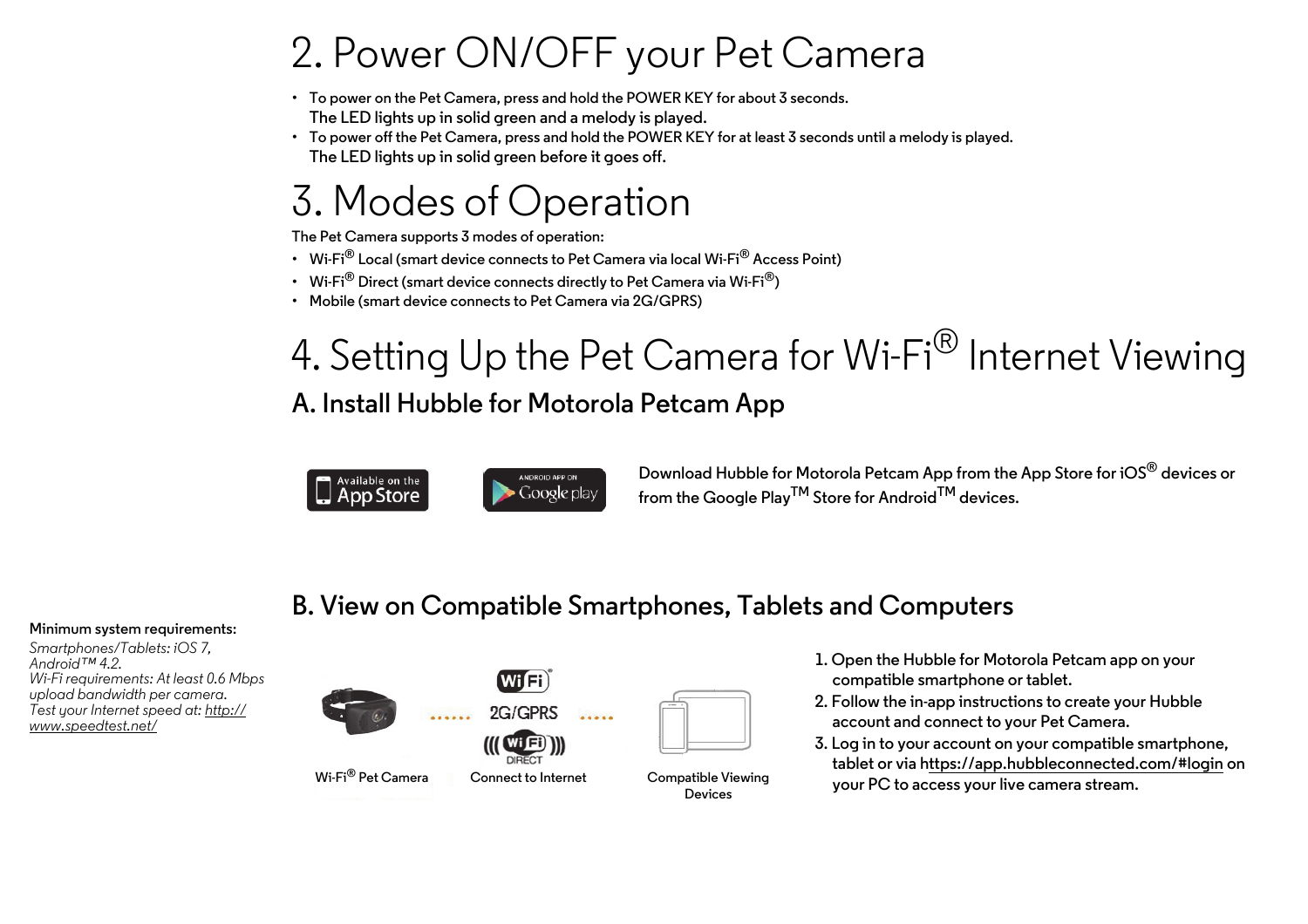### 5. General Information

If your product is not working properly, read this Quick Start Guide or the User's Guide of one of the models listed on page 1.

Contact Customer Service:

**+44 (0) 844 557 0890 (UK only) +44 (0) 8187 62092 (ROI)**

#### **Consumer Products and Accessories Limited Warranty ("Warranty")**

Thank you for purchasing this Motorola branded product manufactured under license by Binatone Electronics International LTD ("BINATONE").

#### **What Does this Warranty Cover?**

Subject to the exclusions contained below, BINATONE warrants that this Motorola branded product ("Product") or certified accessory ("Accessory") sold for use with this product that it manufactured to be free from defects in materials and workmanship under normal consumer usage for the period outlined below. This Warranty is your exclusive warranty and is not transferable.

#### **Who is covered?**

This Warranty extends only to the first consumer purchaser, and is not transferable.

#### **What will BINATONE do?**

BINATONE or its authorised distributor at its option and within a commercially reasonable time, will at no charge repair or replace any Products or Accessories that does not conform to this Warranty. We may use functionally equivalent reconditioned/ refurbished/ pre-owned or new Products, Accessories or parts.

#### **What Other Limitations Are There?**

ANY IMPLIED WARRANTIES, INCLUDING WITHOUT LIMITATION THE IMPLIED WARRANTIES OF MERCHANTABILITY AND FITNESS FOR A PARTICULAR PURPOSE, SHALL BE LIMITED TO THE DURATION OF THIS LIMITED WARRANTY, OTHERWISE THE REPAIR OR REPLACEMENT PROVIDED UNDER THIS EXPRESS LIMITED WARRANTY IS THE EXCLUSIVE REMEDY OF THE CONSUMER, AND IS PROVIDED IN LIEU OF ALL OTHER WARRANTIES, EXPRESS OR IMPLIED. IN NO EVENT SHALL MOTOROLA OR BINATONE BE LIABLE, WHETHER IN CONTRACT OR TORT (INCLUDING NEGLIGENCE) FOR DAMAGES IN EXCESS OF THE PURCHASE PRICE OF THE PRODUCT OR ACCESSORY, OR FOR ANY INDIRECT, INCIDENTAL, SPECIAL OR CONSEQUENTIAL DAMAGES OF ANY KIND, OR LOSS OF REVENUE OR PROFITS, LOSS OF BUSINESS, LOSS OF INFORMATION OR OTHER FINANCIAL LOSS ARISING OUT OF OR IN CONNECTION WITH THE ABILITY OR INABILITY TO USE THE PRODUCTS OR ACCESSORIES TO THE FULL EXTENT THESE DAMAGES MAY BE DISCLAIMED BY LAW.

Some jurisdictions do not allow the limitation or exclusion of incidental or consequential damages, or limitation on the length of an implied warranty, so the above limitations or exclusions may not apply to you. This Warranty gives you specific legal rights, and you may also have other rights that vary from one jurisdiction to another.

| <b>Products Covered</b>                                            | Length of Coverage                                                                                                  |
|--------------------------------------------------------------------|---------------------------------------------------------------------------------------------------------------------|
| Consumer Products                                                  | <b>One (1) year</b> from the date of the products original purchase by the first consumer purchaser of the product. |
| Consumer Accessories                                               | Ninety (90) days from the date of the accessories original purchase by the first consumer purchaser of the product. |
| Consumer Products and Accessories that are<br>Repaired or Replaced | The balance of the original warranty or for Ninety (90) days from the date returned to the consumer, whichever      |
|                                                                    | is longer.                                                                                                          |

#### **Exclusions**

**Normal Wear and Tear.** Periodic maintenance, repair and replacement of parts due to normal wear and tear are excluded from coverage.

**Batteries.** Only batteries whose fully charged capacity falls below 80% of their rated capacity and batteries that leak are covered by this Warranty.

**Abuse & Misuse.** Defects or damage that result from: (a) improper operation, storage, misuse or abuse, accident or neglect, such as physical damage (cracks, scratches, etc.) to the surface of the product resulting from misuse; (b) contact with liquid, water, rain, extreme humidity or heavy perspiration, sand, dirt or the like, extreme heat, or food; (c) use of the Products or Accessories for commercial purposes or subjecting the Product or Accessory to abnormal usage or conditions; or (d) other acts which are not the fault of MOTOROLA or BINATONE, are excluded from coverage.

**Use of Non-Motorola branded Products and Accessories.** Defects or damage that result from the use of Non-Motorola branded or certified Products or Accessories or other peripheral equipment are excluded from coverage.